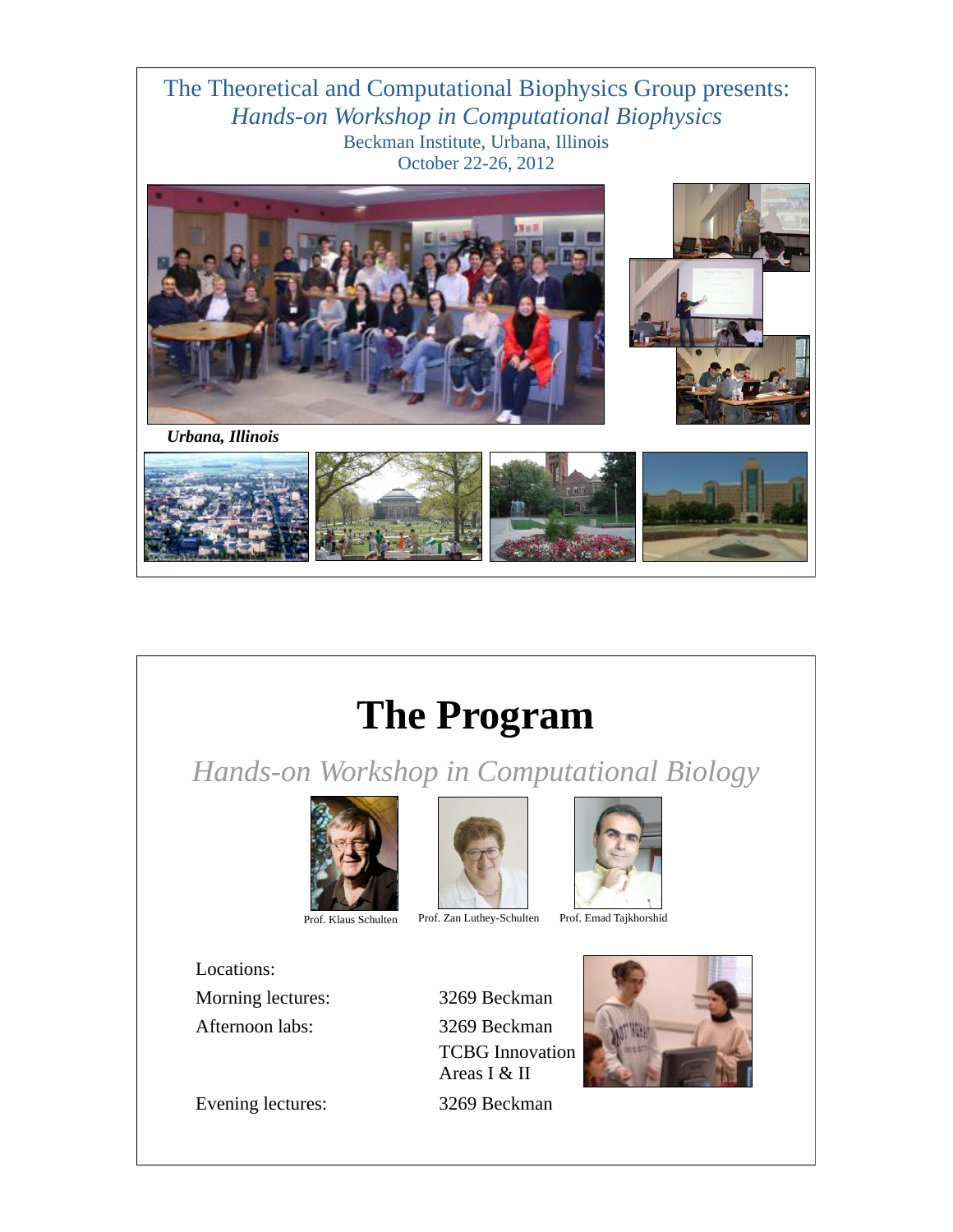### **Mon, 10/22:** *Introduction to Protein Structure and Dynamics*



| 08:30-09:00   | Registration & Continental breakfast         |           |
|---------------|----------------------------------------------|-----------|
| $09:00-09:10$ | <b>Opening Remarks</b>                       |           |
| $09:10-10:40$ | Structure and Sequence Analysis with VMD     |           |
| <b>Break</b>  |                                              |           |
| 11:00-12:00   | Introduction to Molecular Dynamics with NAMD |           |
| 12:00-12:20   | Q & A                                        |           |
| Lunch         |                                              |           |
| 14:00-16:00   | VMD Tutorial - Using VMD; NAMD Tutorial      |           |
| <b>Break</b>  |                                              |           |
| 16:00-18:00   | VMD Tutorial - Using VMD; NAMD Tutorial      |           |
| Dinner        |                                              |           |
| 19:30-21:00   | <b>Evening Lectures</b>                      | Ubiquitin |
|               |                                              |           |

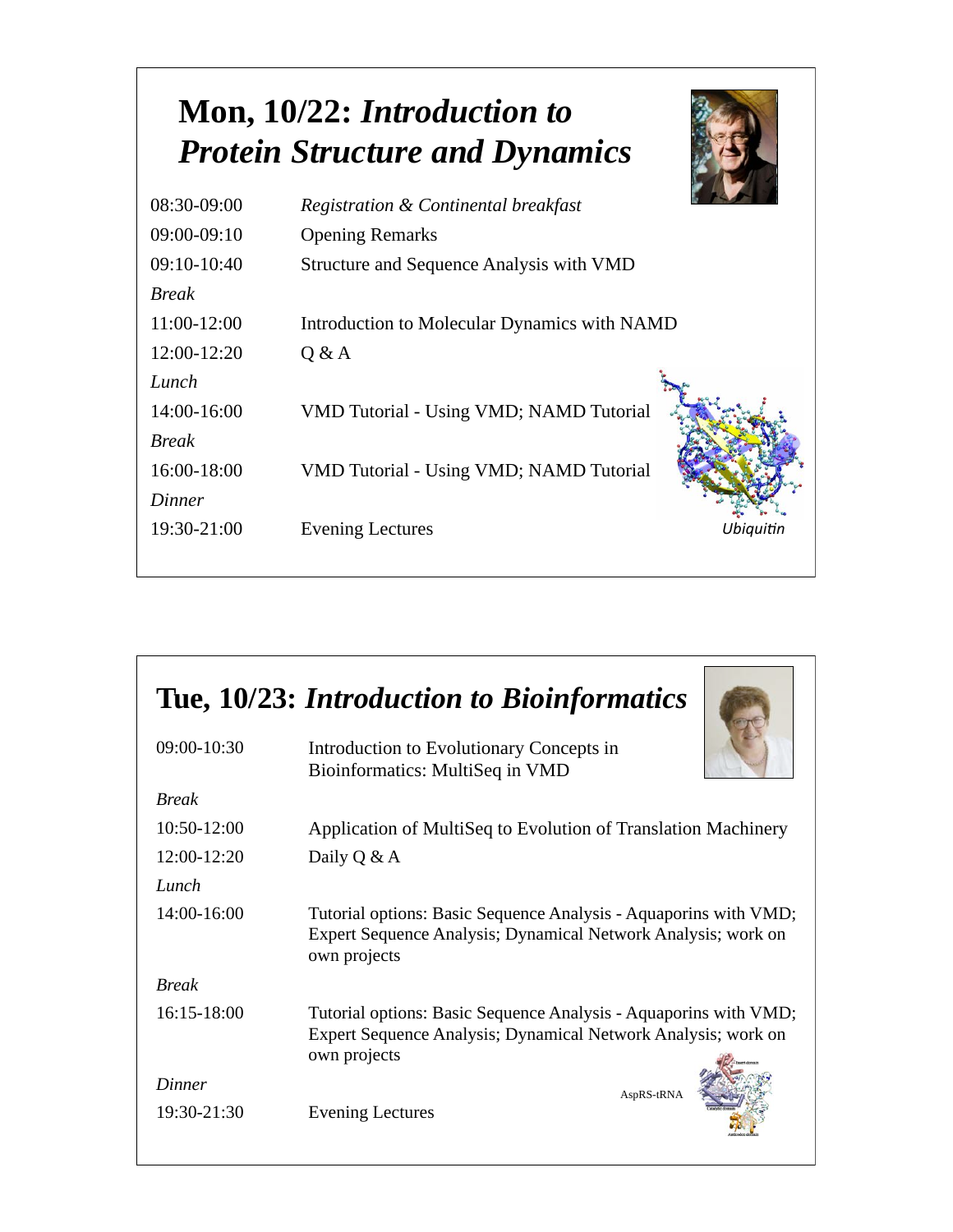#### **Wed, 10/24:** *Statistical Mechanics of Proteins*



| 09:00-10:00     | Analysis of Equilibrium and Non-equilibrium Properties<br>of Proteins with NAMD                                                  |  |
|-----------------|----------------------------------------------------------------------------------------------------------------------------------|--|
| $10:00 - 10:45$ | Applications of VMD/NAMD in Modern Research                                                                                      |  |
| <b>Break</b>    |                                                                                                                                  |  |
| 11:00-12:00     | Introduction to GPU Accelerated NAMD Simulation - K. Schulten, R.<br>McGreevy                                                    |  |
| 12:00-12:30     | $Q & A$ ; Group photo                                                                                                            |  |
| Lunch           |                                                                                                                                  |  |
| 14:00-16:00     | Tutorial options: NAMD Tutorial & Stretching Deca-alanine; Expert<br>NAMD Set Tutorials; Free Energy Set Tutorials; GPU Tutorial |  |
| <b>Break</b>    |                                                                                                                                  |  |
| $16:15 - 18:00$ | Tutorial options: NAMD Tutorial & Stretching Deca-alanine; Expert<br>NAMD Set Tutorials; Free Energy Set Tutorials; GPU Tutorial |  |
| Dinner          |                                                                                                                                  |  |
| 19:30-21:00     | <b>Evening Lectures</b>                                                                                                          |  |
|                 |                                                                                                                                  |  |

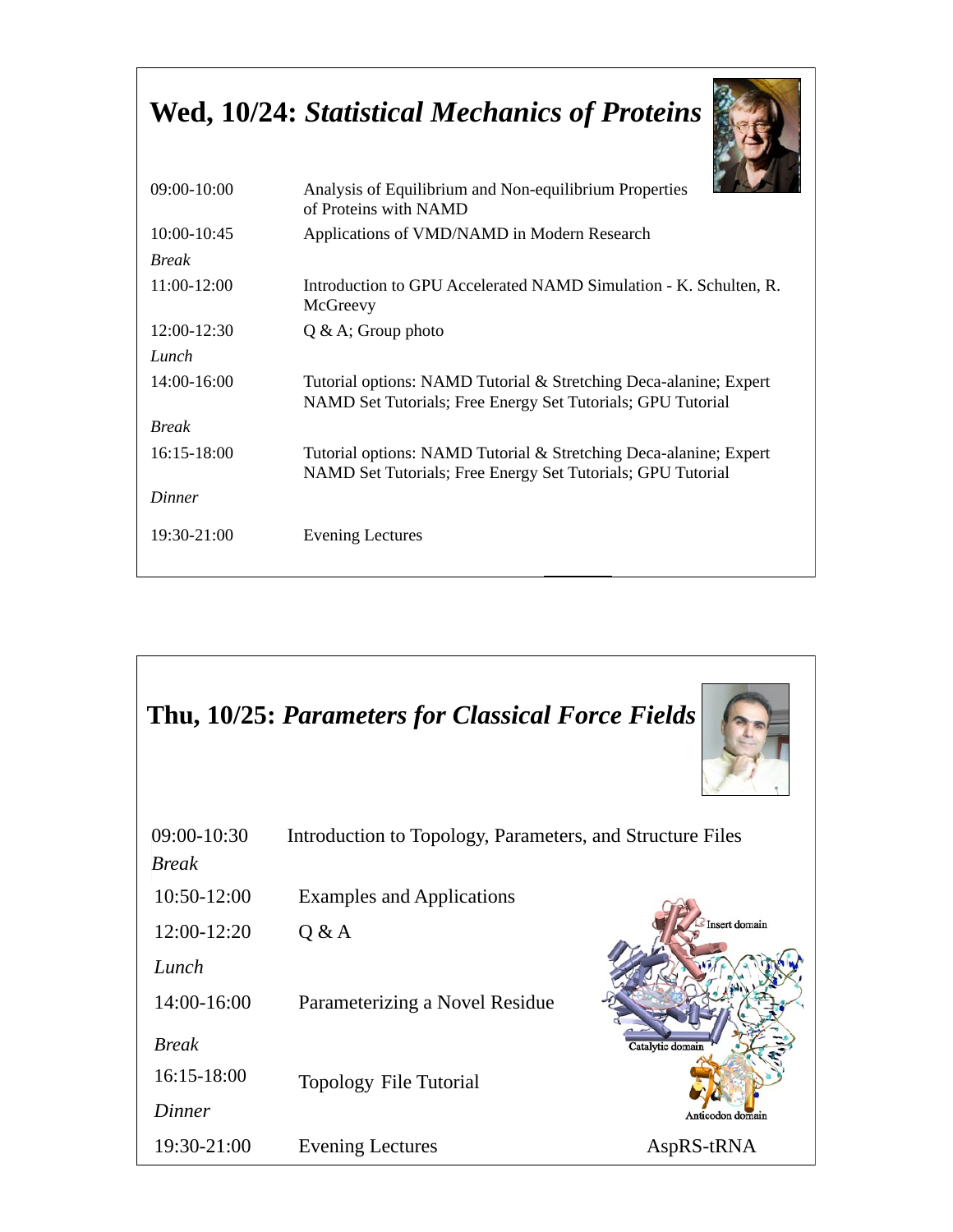## **Fri, 10/26:** *Simulating Membrane Channels*

| $09:00 - 10:30$ | Introduction and Examples                                                                                          |
|-----------------|--------------------------------------------------------------------------------------------------------------------|
| <b>Break</b>    |                                                                                                                    |
| $10:50-12:00$   | <b>Transport in Aquaporins</b> ; Nanotubes                                                                         |
| $12:00-12:20$   | Daily Q&A                                                                                                          |
| Lunch           | <b>Water Permeation</b><br>through Aquaporin                                                                       |
| 14:00-16:00     | Tutorial options: Membrane Proteins & Nanotubes Tutorials;<br>Expert NAMD Set Tutorials; Free Energy Set Tutorials |
| <b>Break</b>    |                                                                                                                    |
| $16:15-18:00$   | Tutorial options: Membrane Proteins & Nanotubes Tutorials;<br>Expert NAMD Set Tutorials; Free Energy Set Tutorials |
| Dinner          |                                                                                                                    |
| 19:30-21:00     | <b>Evening Lectures</b>                                                                                            |

## **10/22-26:** *Evening Lectures*

Monday, 10/22

*PL = Participant Lecture*

- VMD from the Developer's Perspective John Stone
- Computational Investigation of DNA Detection Using Graphene Nanopores Chaitanya Sathe
- PL: Atomistic Molecular Dynamics Simulation of Poliovirus Jason Roberts

#### Tuesday, 10/23

- NAMD from the Developer's Perspective Jim Phillips
- Molecular Dynamics Simulation of Protein Folding Yanxin Liu
- PL: Construction, Validation and Testing of a Novel Comprehensive Pharmacophore Model for Anthrax Toxin Lethal Factor Inhibitors - Ting-Lan Chiu
- PL: Modelling Osmotic Stress Effects on Macromolecules Ajith Rajapaksha

Wednesday, 10/24

- VMD Timeline for Molecular Dynamics Trajectories Barry Isralewitz
- Membrane Sculpting by F-BAR Domains Studied by Molecular Dynamics Simulations - Hang Yu
- PL: Structural Basis for the Cooperativity between Heterogenous Subunits of Group II Chaperonin - Kai Zhang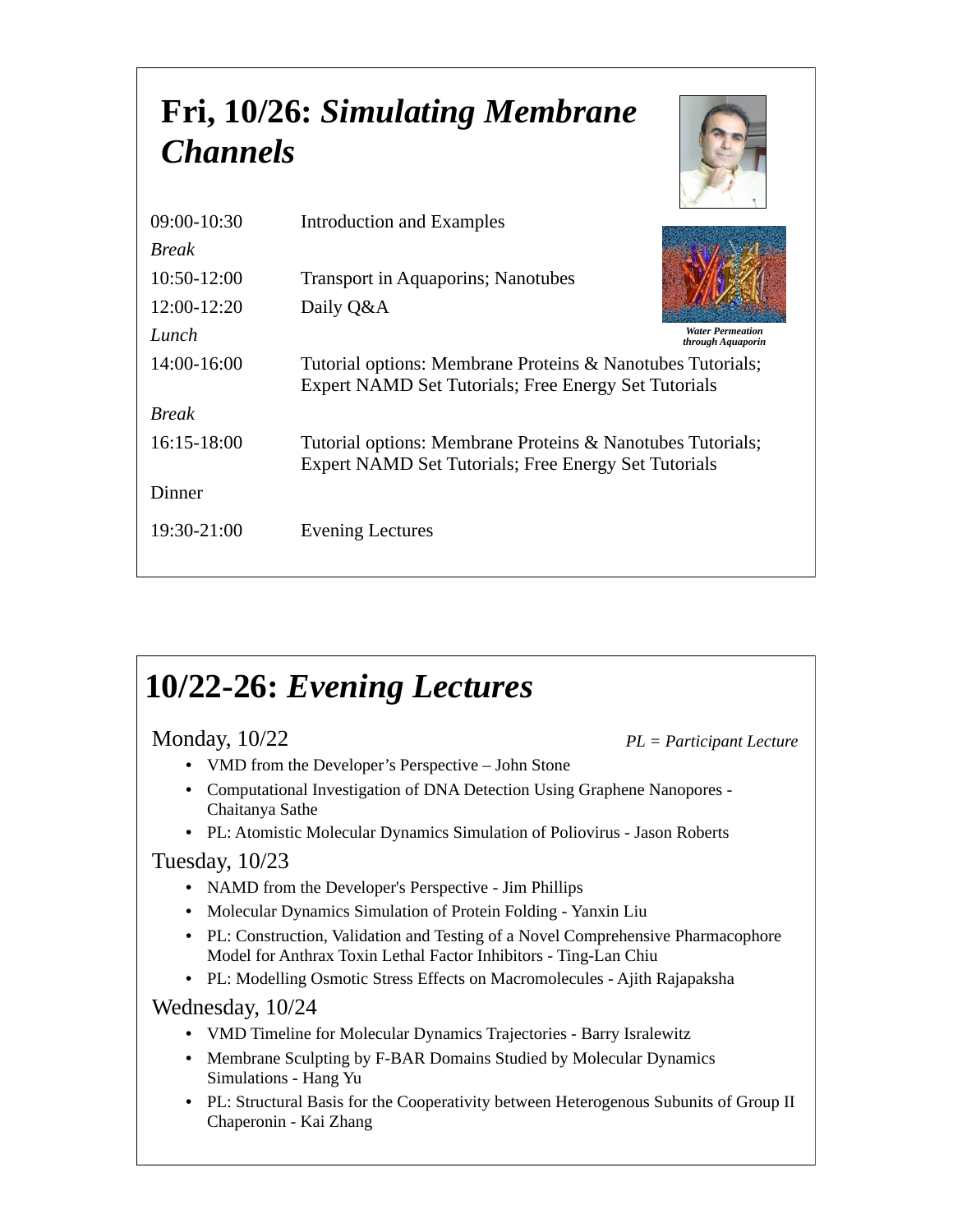### **10/22-26:** *Evening Lectures, continued*

#### Thursday, 10/25

*PL = Participant Lecture*

- Molecular Dynamics Flexible Fitting Ryan McGreevy
- Structural Analyses of the Ribosome by Hybrid Approach Yan Chan
- PL: Deprotonation of D96 in Bacteriorhodopsin Opens the Proton Uptake Pathway Ting Wang

Friday, 10/26

- PL: Applying the Stochastic Liouville Equation to Light-Harvesting Complexes Albrecht Goez
- PL: The Effect of Hydroxyl Groups on Thermodynamics of Ligand-Protein Binding for the Phenyl based Ligands - Oleg Starovoytov
- PL: Computational Studies of Sodium Dodecyl Sulfate Anne Laustsen
- PL: Nanoparticle Transport in Confining Environments Thiruvillamalai S. Mahadevan